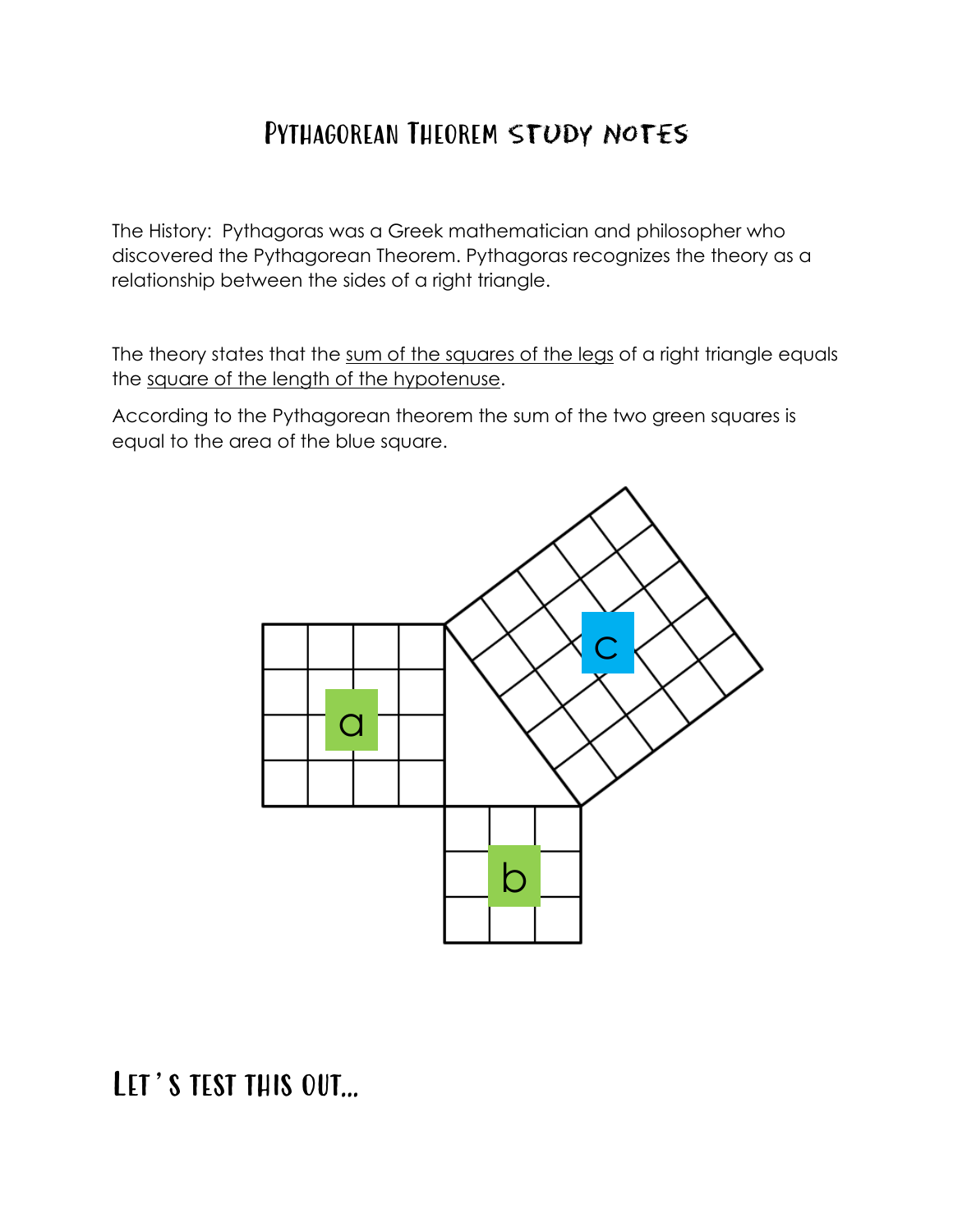Basically we are being asked to find the area of both of the green squares together, then compare it to the area of the blue square. According to Pythagorean Theorem, they should be the same.



#### WAIT. HOW DO I CALCULATE AREA AGAIN??



OH RIGHT . . .

So.. square a has side lengths of 4 units by 4 units 4. I know that 4² is 16.

Square b has side lengths of 3 units by 3 units. I know  $3^2$  is 9. So...

If I combine the areas of both green squares, I will get this equation:  $16 + 9 = 25$ 

Square c has side lengths of 5 units by 5 units. I know the area will be 25, because 5² is 25.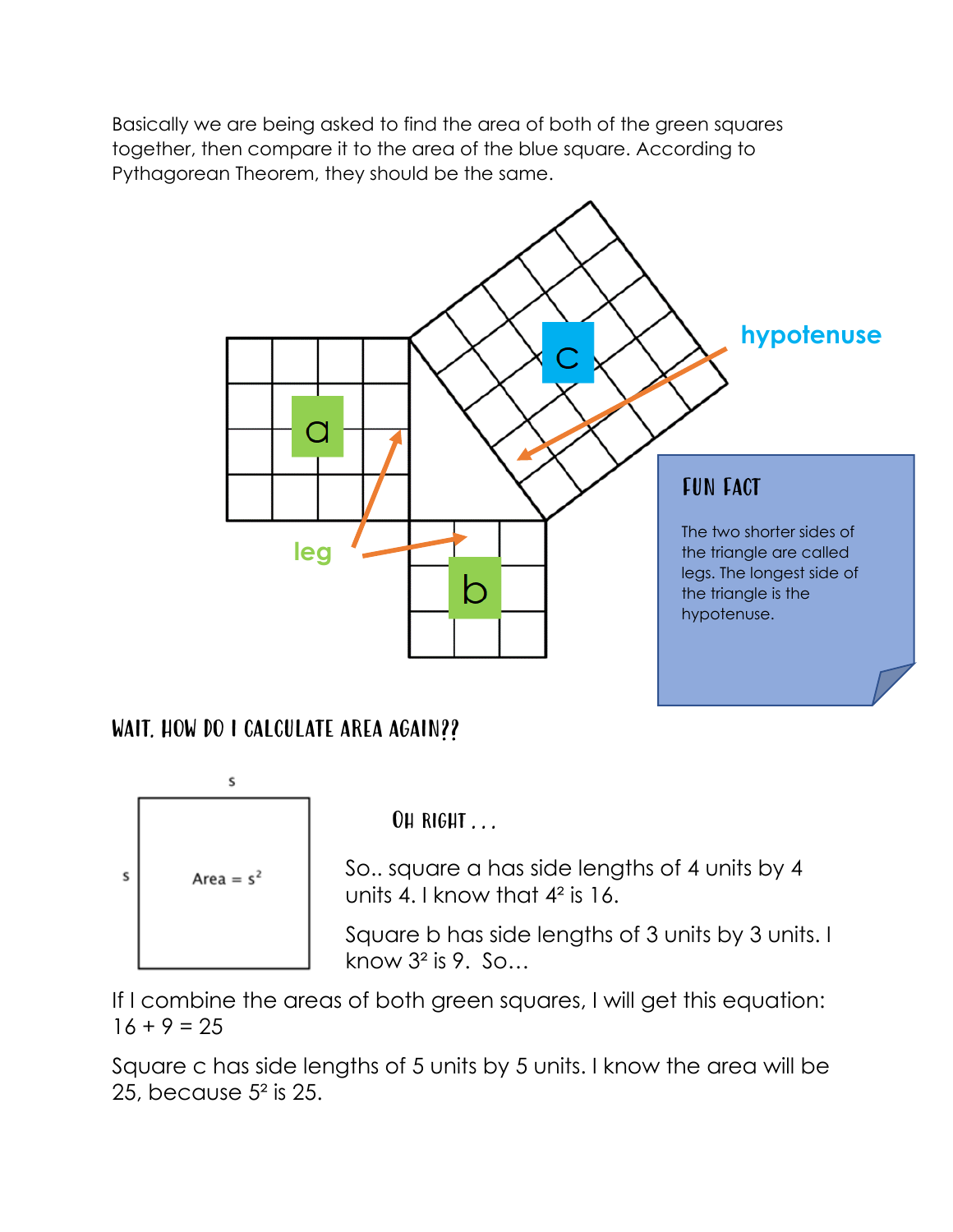#### UM, HOW IS THIS PYTHAGOREAN THEOREM?

Good question, you just did it! Well, let's see how to represent it the way Pythagoras Intended.

When we find the area of a square, as we did with square  $\overline{a}$ , instead of simply writing  $4 \times 4 = 16$ , we can use use exponents as we have learned and represent it with  $4^2 = 16$ .

To be able to remember this for the future, we will use a special code.

Area of square  $A = a^2$ 

Area of square  $B = b^2$ 

Area of Square  $C = c<sup>2</sup>$ 

Therefore, in algebraic terms,

## $Q^2 + D^2 = C^2$

We already did the work, we just need to put it in the equation!